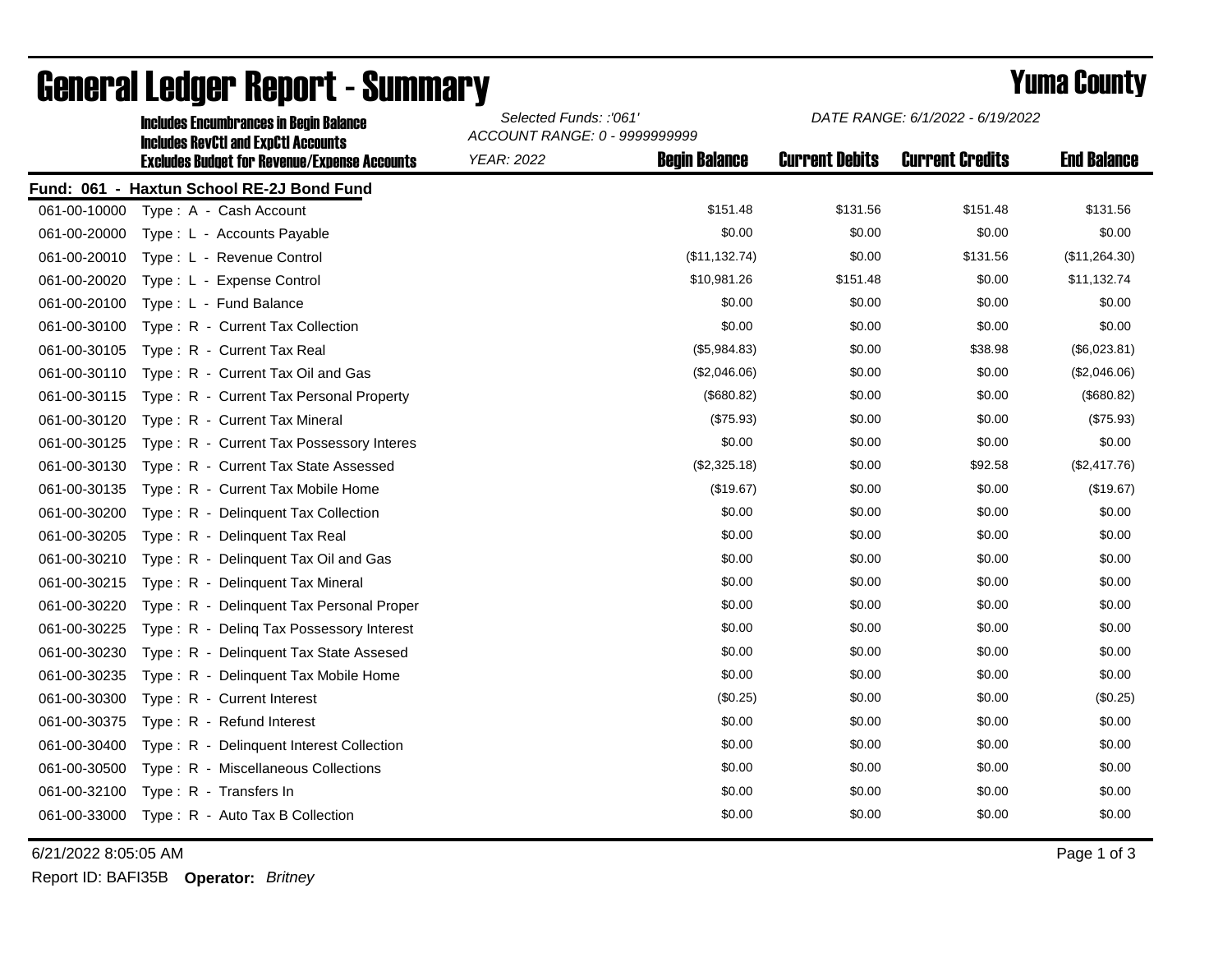|              | <b>Includes Encumbrances in Begin Balance</b><br><b>Includes RevCtI and ExpCtI Accounts</b> | Selected Funds: :'061'<br>ACCOUNT RANGE: 0 - 9999999999 |          | DATE RANGE: 6/1/2022 - 6/19/2022 |                       |                                  |                    |
|--------------|---------------------------------------------------------------------------------------------|---------------------------------------------------------|----------|----------------------------------|-----------------------|----------------------------------|--------------------|
|              | <b>Excludes Budget for Revenue/Expense Accounts</b>                                         | YEAR: 2022                                              |          | <b>Begin Balance</b>             | <b>Current Debits</b> | <b>Current Credits</b>           | <b>End Balance</b> |
|              | Fund: 061 - Haxtun School RE-2J Bond Fund                                                   |                                                         |          |                                  |                       |                                  |                    |
| 061-00-33100 | Type: $R -$ Auto Tax A & F Collection                                                       |                                                         |          | \$0.00                           | \$0.00                | \$0.00                           | \$0.00             |
| 061-00-49401 | Type: R - Transfer Out                                                                      |                                                         |          | \$0.00                           | \$0.00                | \$0.00                           | \$0.00             |
| 061-00-49500 | Type: X - Checks Written / ACH Transfer                                                     |                                                         |          | \$10.981.26                      | \$151.48              | \$0.00                           | \$11,132.74        |
|              | Fund: 061 - Haxtun School RE-2J Bond Fund                                                   |                                                         | Totals : | (\$151.48)                       | \$434.52              | \$414.60                         | (\$131.56)         |
|              | <b>Total Fund Revenues:</b>                                                                 | \$131.56                                                |          | <b>Total Fund Expenses:</b>      | \$151.48              | <b>Net Revenue Over Expense:</b> | (\$19.92)          |

## General Ledger Report - Summary **Secret Express County** Yuma County